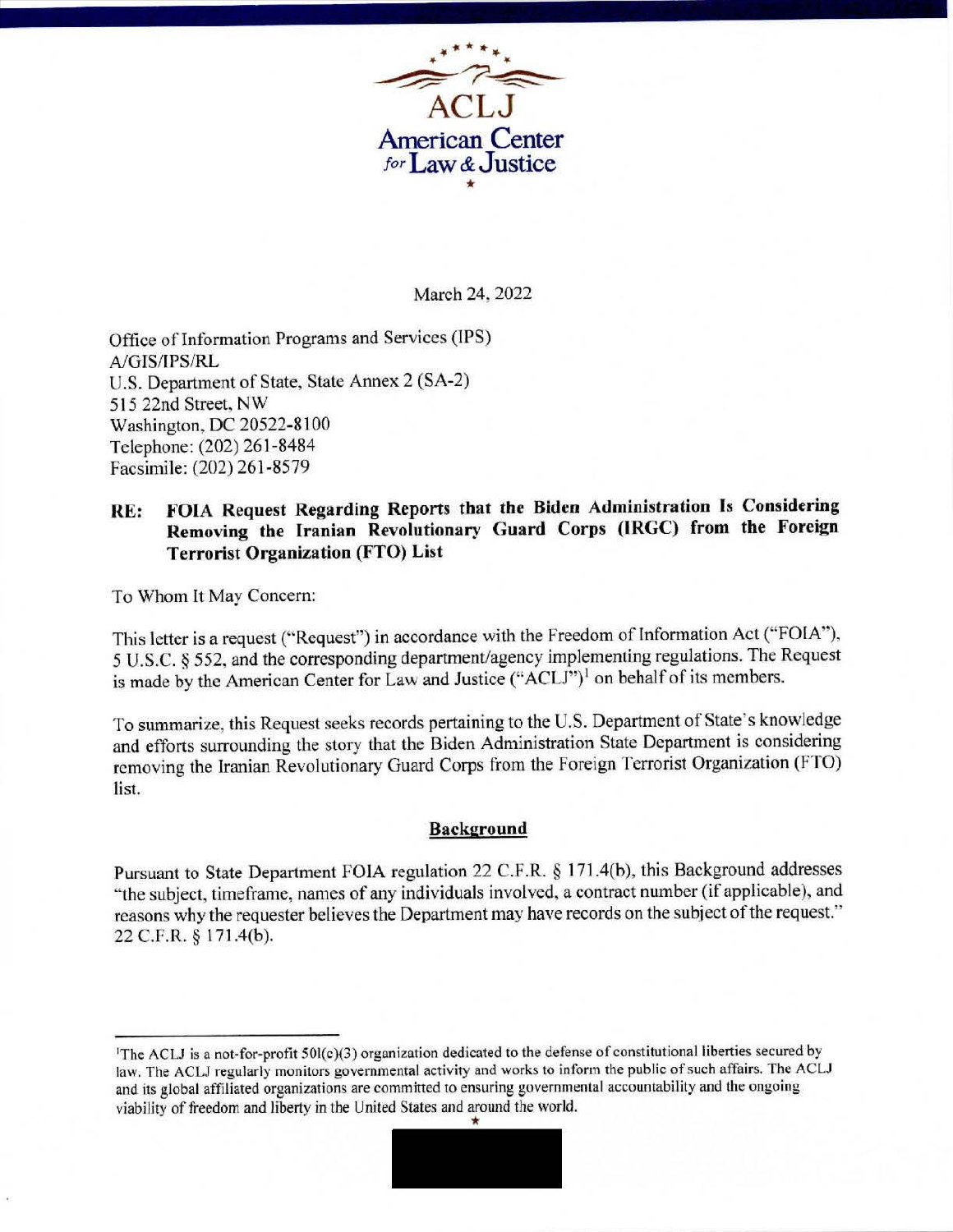According to a recent report by *Axios:* 

The Biden administration is considering removing Iran's Islamic Revolutionary Guard Corps from a terror blacklist in return for a public commitment from Iran to de-escalation in the region, three Israeli officials and two U.S. sources tell me.. $<sup>2</sup>$ </sup>

### Further,

The IRGC is not only Iran's most feared military branch, it's also a powerful political and economic player. The terror designation means that even if Biden lifts nuclear sanctions to return to compliance with the deal, criminal penalties could still be imposed on anyone doing business with individuals or businesses connected to the IRGC.

But removing the designation is a political hot potato for Biden. It would create an uproar from Republicans and likely several Democrats in the Senate.

Between the lines: The IRGC designation is not directly related to the nuclear deal, and any decision would take the form of a separate bilateral understanding between the U.S. and Iran, according to the U.S. and Israeli sources.<sup>3</sup>

And, as picked up by Fox News:

The Biden administration is considering removing the Islamic Revolutionary Guards Corps (IRGC) from the Foreign Terrorist Organization (FTO) as Iran and the West try to restore a nuclear deal, two sources familiar with the deliberations told Fox News.

Axios first reported that the administration is considering removing the military force from the FTO in return for a commitment from Iran to de-escalate in the region. The sources told Fox that such a move is under consideration but no decision has yet been made.<sup>4</sup>

#### Further:

The designation was put onto the IRGC during the Trump administration, and Iran has continually called for it to be removed as part of the negotiations. Such a move would be controversial given the IRGC's high profile role in destabilizing the region via proxies. Talks have been ongoing for weeks in Vienna to bring Iran back

**Sale** 

<sup>2</sup> Barak Ravid, *Scoop: U.S. weighs deal to remove Iran's JRGC from terror blacklist,* AXIOS (Mar. 16, 2022), https://www.axios.com/us-weighs-deal-remove-irans-irgc-from-blacklist-c4aa21ed-5b57-4be7-bce6-3670a5dac453 .html. 3 *Id.* 

<sup>&</sup>lt;sup>4</sup> Adam Shaw & Rich Edson, Biden admin considering removing Iran's IRGC from terror list as part of Iran deal talks: sources. FoxNews.com (Mar. 16 2022), https://www.foxnews.com/politics/biden-admin-considcring**removing-irans-irgc-terror-iran-deal-talks.**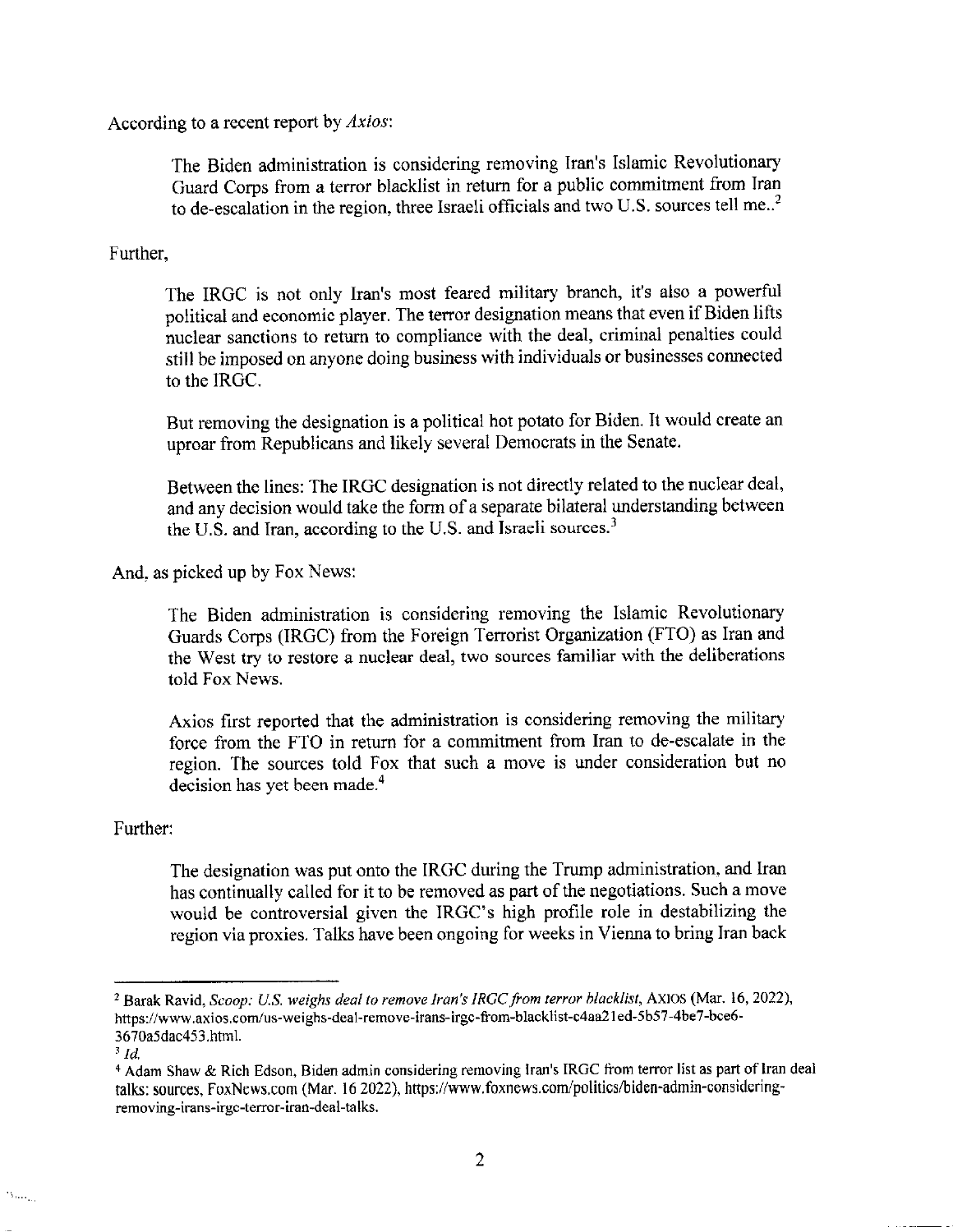into the 2015 Joint Comprehensive Plan of Action (JCPOA), from which both the U.S. and Iran had left.

The FTO designation was put in place by the Trump administration in 2019 after it left the deal a year earlier. The administration also launched a strike to take out IRGC's Gen. Qassem Soleimani, who headed up its paramilitary Quds Forces. 5

The issue is causing bipartisan concern in Congress:

A bipartisan group of 21 House members, including 11 Democrats, recently wrote to President Biden expressing concern about the deal, including taking the IRGC off the FTO.

"Among other issues, we are highly concerned about reports indicating the potential lifting of the Foreign Terrorist Organization (FTO) designation of the Islamic Revolutionary Guard Corps (IRGC) and of the sanctions placed on members of the office of the Supreme Leader," the letter said. <sup>6</sup>

Adding another perspective of the concern, in another report by Fox News:

A top Iranian resistance group is warning that any move to take the Islamic Revolutionary Guards Corps off the U.S. Foreign Terrorist Organization (FTO) list will "heighten terrorism and mayhem"" in the region, amid fears the Biden administration will make such a move as part of negotiations to bring Iran back into the 2015 nuclear deal.

"A potential IRGC exclusion from the FTO list and taking these individuals off the terror blacklist, as requested by Iran's ruling theocracy, will no doubt heighten terrorism and mayhem in the region," the report by the National Council of Resistance of Iran (NCRI), released Thursday, said.<sup>7</sup>

#### **Records Requested**

For purposes of this Request, the term "record" means "any information" that qualifies under 5 U.S.C. § 552(f), and includes, but is not limited to, the original or any full, complete and unedited copy of any log, chart, list, memorandum, note, correspondence, writing of any kind, policy, procedure, guideline, agenda, handout, report, transcript, set of minutes or notes, video, photo, audio recordings, or other material. The term "record" also includes, but is not limited to, all relevant information created, stored, received or delivered in any electronic or digital format, e.g., electronic mail, instant messaging or Facebook Messenger, iMessage, text messages or any other

*<sup>&#</sup>x27;Id.* 

*<sup>&#</sup>x27;Id.* 

<sup>7</sup> Adam Shaw, Iranian dissidents warn that removing IRGC's terror designation will lead to 'terrorism and mayhem', foxNews.com (Mar. IO, 2022), https://www.foxnews.com/politics/iranian-dissidents-irgcs-terrordesignation-terrorism-and-mayhem.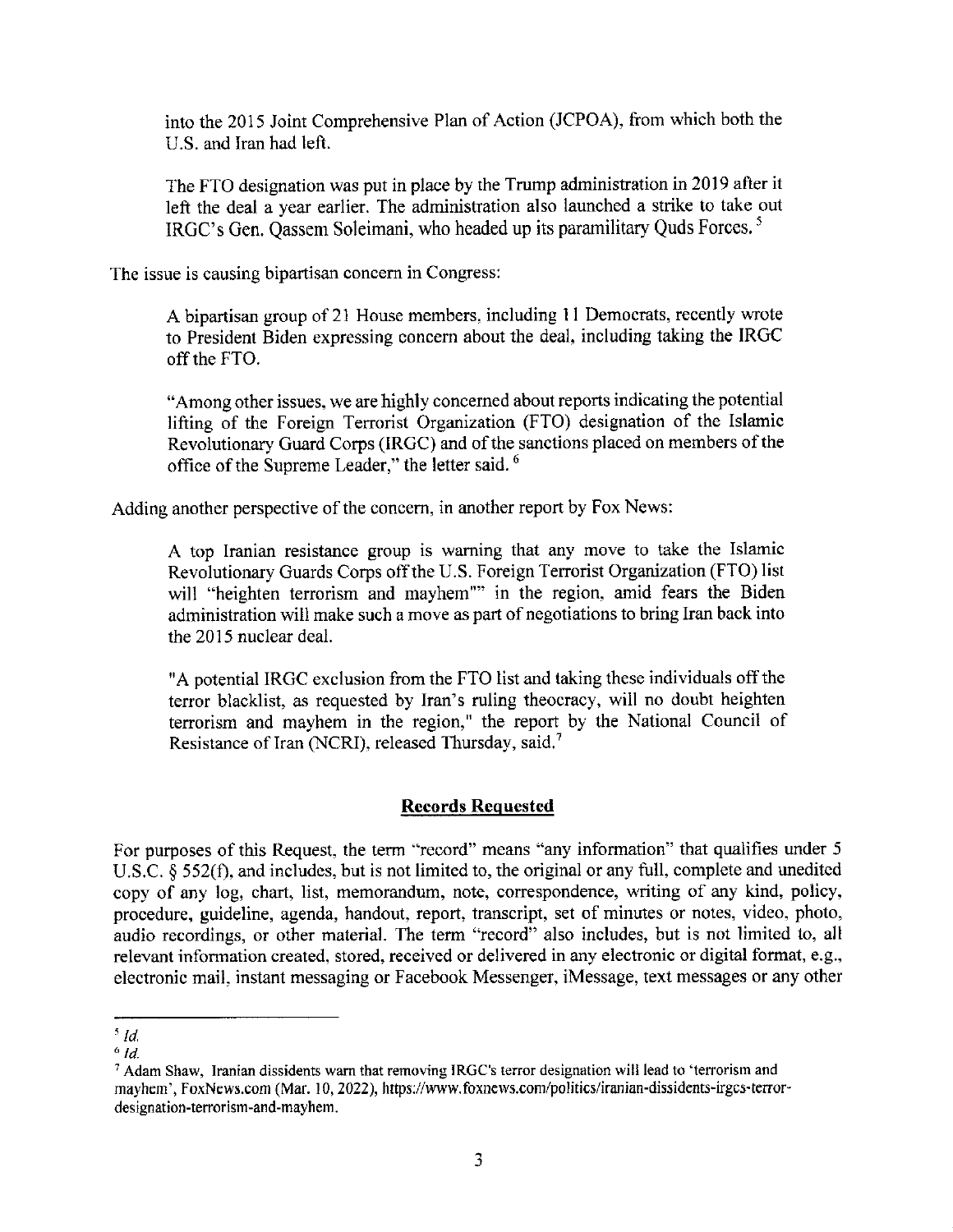means of communication, and any information generated, sent, received, reviewed, stored or located on a government *or private* account or server, consistent with the holdings of *Competitive Enter. Inst. v. Office of Sci. & Tech. Policy, 827 F.3d 145 (D.C. Cir. 2016) (rejecting agency* argument that emails on private email account were not under agency control, and holding, "If a department head can deprive the citizens of their right to know what his department is up to by the simple expedient of maintaining his departmental emails on an account in another domain, that purpose is hardly served.").

All requests seek records which include, but are not limited to, any record located on backup tapes, archives, any other recovery, backup, storage or retrieval system, DOS electronic mail or message accounts, non-DOS electronic mail or message accounts, personal electronic mail or message accounts, DOS servers, non-DOS servers, and personal servers, as well as any electronic mail or message carbon copied to agency account recipients, any electronic mail or message carbon copied to non-agency account recipients, any electronic mail or message forwarded to agency account recipients, any electronic mail or message forwarded to non-agency account recipients, and attachments to any electronic mail or message.

For purposes of this Request, the term "briefing" includes, but is not limited to, any in-person meeting, teleconference, electronic communication, or other means of gathering or communicating by which information was conveyed to one or more person.

For purposes of this Request, the term "DOS official" includes, but is not limited to, any person who is (1) employed by or on behalf of the DOS, any Mission of the United States, or any Delegation of the United States, in any capacity; (2) contracted for services by or on behalf of the DOS, any Mission of the United States, or any Delegation of the United States, in any capacity; (3) appointed by the President of the United States to serve in any capacity at or within the DOS, any Mission of the United States, or any Delegation of the United States; or (4) any such person's staff, agent or employee; all without regard to the component, bureau, or office in which that person serves.

For purposes of this Request, all sources, documents, letters, reports, briefings, articles and press releases cited in this Request are incorporated by reference as if fully set forth herein.

## **For purposes of this Request, and unless otherwise indicated, the timeframe of records requested herein is January 20, 2021, to the date this request is processed.**

Pursuant to FOIA, 5 U.S.C. § 552 *et seq.,* ACLJ hereby requests that the DOS produce the following:

I. **All records of communications by or with Secretary of State Antony Blinken, involving or regarding the whether to remove the IRGC from the FTO list.** 

2. **All records of communications by or with any other DOS official within the Secretary's Office** (S), **involving or regarding the whether to remove the IRGC from the FTO list.**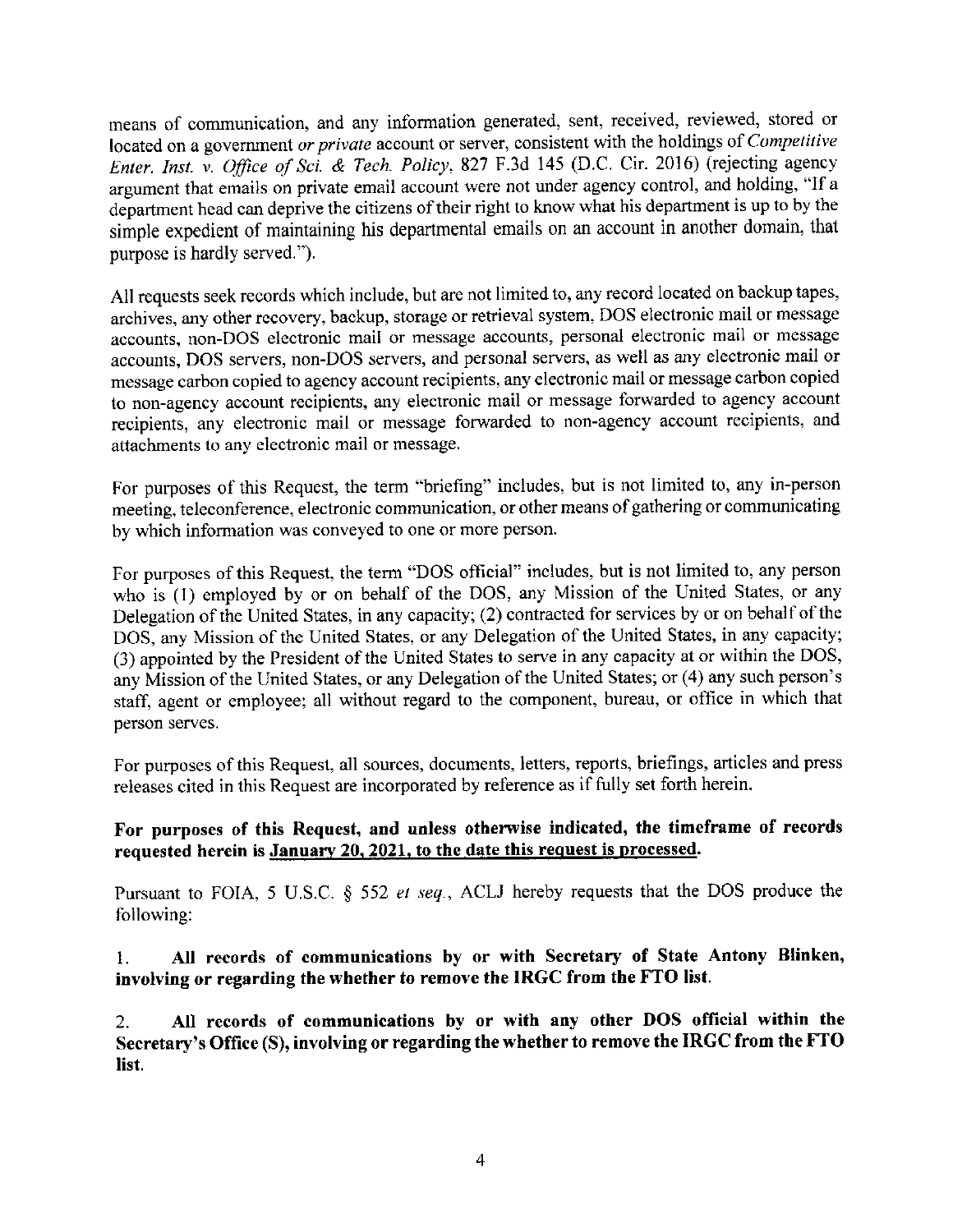3. All records of communications between any DOS official within the Deputy Secretary's Office (D) or the Chief of Staff's Office (COS), involving or regarding the whether to remove the IRGC from the FTO list.

4. AH records, communications or briefings created, generated, forwarded, transmitted, sent, shared, saved, received, or reviewed by any DOS official within the Bureau of Democracy, Human Rights, and Labor (DRL), involving or regarding the whether to remove the IRGC from the FTO list.

5. All records, communications or briefings created, generated, forwarded, transmitted, sent, shared, saved, received, or reviewed by any DOS official within the Bureau of Near Eastern Affairs (NEA), involving or regarding the whether to remove the IRGC from the FTO list.

6. **AU records of communications between any DOS official within the Bureau of Counter Terrorism and Countering Violent Extremism (CT), involving or regarding the whether to remove the IRGC from the FTO list.** 

7. **All records of communications between any DOS official within the Office of the Undersecretary for Civilian Security, Democracy, and Human Rights (J), involving or regarding the whether to remove the IRGC from the FTO list.** 

#### **CONCLUSION**

If this Request is denied in whole or in part, the ACLJ requests that, within the time requirements imposed by FOIA, you support all denials by reference to specific FOIA exemptions and provide any judicially required explanatory information, including but not limited to, a *Vaughn* Index.

Thank you for your prompt consideration of this Request. Please furnish all applicable records and direct any responses to:

**Jordan** Sekulow, Executive Director Benjamin P. Sisney, Senior Litigation Counsel John A. Monaghan, Senior Litigation Counsel<br>American Center for Law and Justice